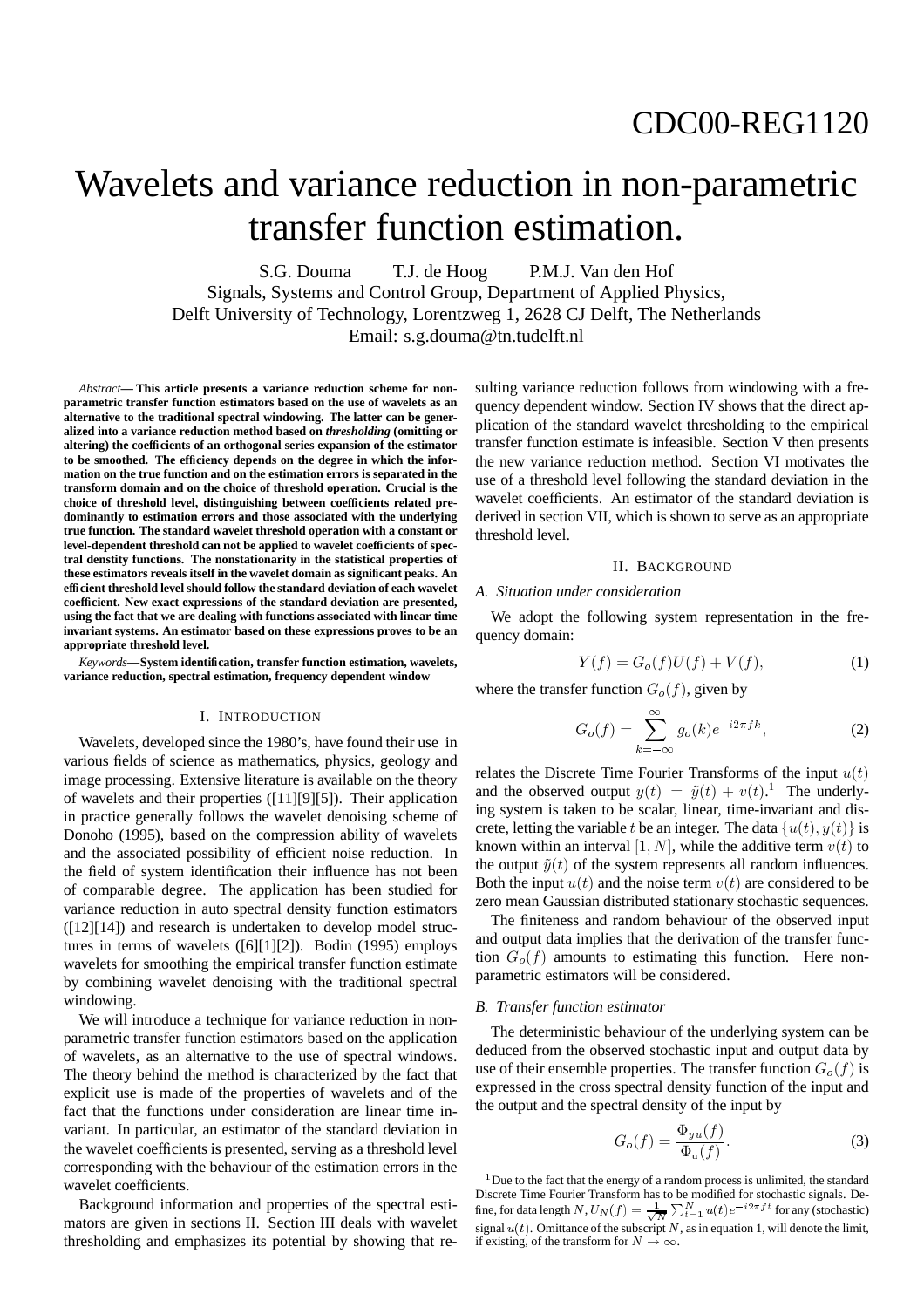This expression is exact under the condition that the input  $u(t)$ is uncorrelated with the additive noise term  $v(t)$ .

Expression (3) allows the problem of estimating the transfer function  $G_o(f)$  to be transferred to the problem of estimating the (cross) spectral density functions  $\Phi_{yu}(f)$  and  $\Phi_u(f)$ . Wellknown estimators, found in e.g. [13] and [8], are given, for input and output observations of data length  $N$ , by

$$
\hat{\Phi}_{yu}(f) = Y_N(f)U_N^*(f) = \sum_{\tau = -(N-1)}^{N-1} \hat{C}_{yu}(\tau)e^{-i2\pi f\tau}, \quad (4)
$$

where  $\hat{C}_{yu}(\tau)$  represents the estimator of the covariance function  $C_{yu}(\tau)$  given by

$$
\hat{C}_{yu}(\tau) = \begin{cases}\n\frac{1}{N} \sum_{t=1}^{N-\tau} y(t)u(t+\tau) & , N > \tau > 0 \\
\frac{1}{N} \sum_{t=1-\tau}^{N} y(t)u(t+\tau) & , -N < \tau \le 0\n\end{cases}
$$
\n(5)

The corresponding transfer function estimator, given by

$$
\hat{G}_{ETFE}(f) = \frac{\hat{\Phi}_{yu}(f)}{\hat{\Phi}_u(f)} = \frac{Y_N(f)U_N^*(f)}{U_N(f)U_N^*(f)} = \frac{Y_N(f)}{U_N(f)} \tag{6}
$$

is commonly known as the *empirical transfer function estimate*.

# *C. Properties of the spectral estimators*

Both the (cross) spectral density function estimators  $\hat{\Phi}_{yu}(f)$ and  $\hat{\Phi}_u(f)$  and the empirical transfer function estimate  $\hat{G}_{ETFE}(f)$  are not consistent. Though asymptotically unbiased and uncorrelated in neighbouring frequencies, they do not converge in the mean square sense to the functions to be estimated.2 In particular, with  $f(N)$  the Nyquist frequency (e.g. [8], [13])

$$
var[\hat{\Phi}_{yu}(f)] \approx \begin{cases} \Phi_{\mathbf{u}}(f)\Phi_{y}(f) + |\Phi_{yu}(f)|^2, \ f = 0, \pm f_{(N)} \\ \Phi_{\mathbf{u}}(f)\Phi_{y}(f), \ f \neq 0 \text{ or } \pm f_{(N)} \end{cases}
$$
(7)

The variance is independent of the sample size  $N$ , which, in combination with the neighbouring values being uncorrelated, results in an erratic and wildly fluctuating form making them of practically no use as an estimate of the spectral density functions. The resulting empirical transfer function estimate exhibits a similar behaviour. To turn  $\hat{\Phi}_{yu}(f)$ ,  $\hat{\Phi}_u(f)$  and  $\hat{G}_{ETFE}(f)$ into proper estimators, further processing is required by which the variance is reduced.

## III. WAVELETS AND WAVELET DENOISING

Variance reduction is traditionally achieved by means of spectral windowing. The mechanism involved in the use of lag windows can be generalized by considering series expansion of the spectral estimator  $\hat{\Phi}(f)$  in orthogonal basis functions  $\phi_l(f)$ .

# *A. Wavelets*

We consider the series expansion of a spectral estimator in periodic orthogonal discrete wavelets allowing for a multiresolution analysis. For details the reader is referred to [9][5][11]. The Periodic Discrete Wavelet Transform  $(c_j(k), d_j(k))$  is induced

by projecting the sampled spectral estimator  $\hat{\Phi}(f_i)$  onto the two-dimensional family of orthonormal functions  $\varphi_{j,k}(f_l)$  and  $\psi_{j,k}(f_l)$ , generated by dilation and translation of a basic scaling function  $\varphi(f_l)$  and associated wavelet  $\psi(f_l)$  (for  $k, j \in \mathbb{Z}$ )

$$
\varphi_{j,k}(f_l) = 2^{-\frac{j}{2}} \varphi(2^{-j} f_l - k) = 2^{-\frac{j}{2}} \varphi_j (f_l - 2^j k)
$$
  

$$
\psi_{j,k}(f_l) = 2^{-\frac{j}{2}} \psi(2^{-j} f_l - k) = 2^{-\frac{j}{2}} \psi_j (f_l - 2^j k).
$$
 (8)

Note that the translations are taken in steps of  $2<sup>j</sup>$ . But for this downsampling operation the wavelet transform could be interpreted as a straightforward convolution of the estimator  $\hat{\Phi}(f_i)$ and the scaling function  $\varphi_j(-f_l)$  or wavelet  $\psi_j(-f_l)$  at scale j. We use a transform known as the Shift Invariant Wavelet Transform, induced by the coefficients  $\bar{c}_j(f_l)$  and  $\bar{d}_j(f_l)$  obtained by projecting  $2N$  samples of one period of the spectral estimator  $\hat{\Phi} (f_l)$  onto all the  $2N$  integer translates of basis functions  $\bar{\varphi}_j(f_l)$ and  $\bar{\psi}_j(f_l)$ ,

$$
\bar{c}_j(f_l) = \left\langle \hat{\Phi}(f_l), \bar{\varphi}_{j,k}(f_l) \right\rangle = \frac{1}{2N} \sum_{m=1}^{2N} \hat{\Phi}(\zeta_m) \bar{\varphi}_j^*(\zeta_m - f_l)
$$

$$
\bar{d}_j(f_l) = \left\langle \hat{\Phi}(f_l), \bar{\psi}_{j,k}(f_l) \right\rangle = \frac{1}{2N} \sum_{m=1}^{2N} \hat{\Phi}(\zeta_m) \bar{\psi}_j^*(\zeta_m - f_l).
$$
\n(9)

The original wavelet coefficients  $d_j(k)$  follow from a downsampling with a factor  $2^j$   $(d_j(k) = \int_0^{\infty} 2^j [\bar{d}_j(f_l)]$ ). The wavelet transform transforms  $2N = 2^{\overline{M}}$  samples of one period of the sampled spectral estimator  $\hat{\Phi}(f_l)$  into 2N coefficients  $c_{j_M}(k)$ and  $d_j(k)$  representing the correspondence between  $\hat{\Phi}(f_l)$  and the periodized discrete scaling functions  $\varphi_{j,k}(f_l)$  and wavelets  $\psi_{j,k}(f_l)$  of a particular scale  $j \in [0, \overline{M}]$  and frequency  $2^{j}k$  $(k \in [0, 2^{\bar{M}-j}]).$ 

The Inverse Discrete Fourier Transforms of basis functions  $\varphi_j(-f_l)$  and  $\psi_j(-f_l)$  (and  $\bar{\varphi}_j(-f_l)$  and  $\bar{\psi}_j(-f_l)$ , as they only differ in the manner of translation) are given by

$$
G_j(\tau) = \mathcal{F}^{-1}\left\{\psi_j(-f_l)\right\} = G(2^{j-1}\tau) \prod_{l=1}^{j-1} H(2^{l-1}\tau)
$$

$$
H_j(\tau) = \mathcal{F}^{-1}\left\{\varphi_j(-f_l)\right\} = \prod_{l=1}^{j} H(2^{l-1}\tau) \tag{10}
$$

where the filters  $H(\tau)$  and  $G(\tau)$  are conjugate quadrature mirror filters. The filters  $H_j$  and  $G_j$  are complementary low-pass and a high-pass band filter, respectively. Figure 1 shows how each wavelet coefficient contains information on details in the spectral estimator not only associated with a particular place in the estimator but as well with a particular scale, or "frequency band".

# $B.$  Thresholding expansion coefficients

The spectral estimator is considered to consist of the true spectral function  $\Phi(f)$  and an additive error term  $V(f)$ , representing the estimation errors.<sup>3</sup> The linear operation of project-

<sup>&</sup>lt;sup>2</sup>An important exception is formed in case of a periodic input.

<sup>&</sup>lt;sup>3</sup>Note that we consider the estimator  $\hat{\Phi}(f)$  to be unbiased. If this assumption is not valid, in the following discussion the true spectral density function  $\Phi(f)$  should be replaced by the sum of  $\Phi(f)$  and a term representing the bias. Variance reduction is then optimized with respect to the biased function.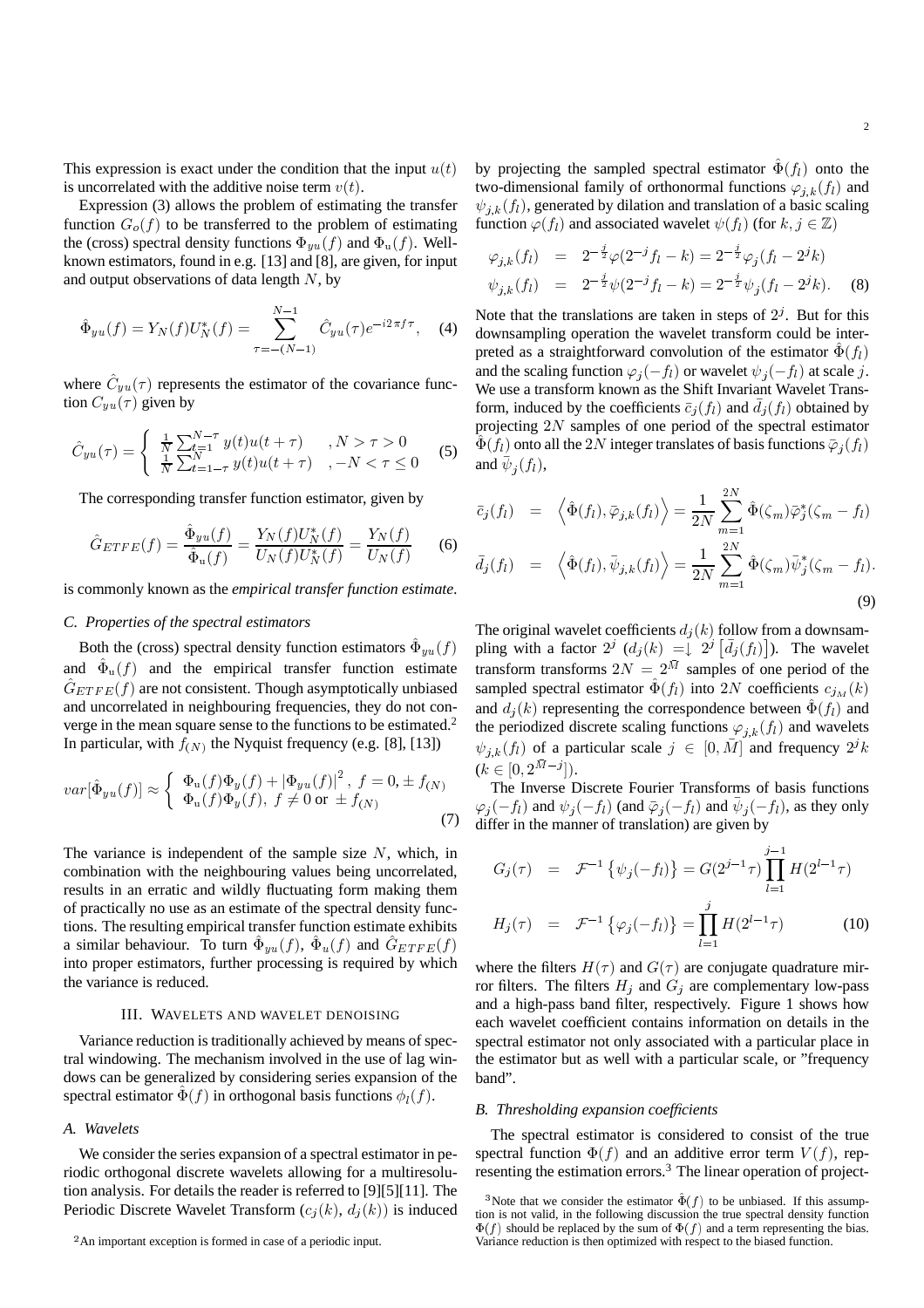

Fig. 1. Left: *Partitioning of the 'wavelet frequency domain' into bands related to wavelets and scaling functions of scale .* Right: *Translation and dilation of a scaling function (coifman-5). The scaling functions are localized in time and in scale.*

ing  $\hat{\Phi}(f)$  onto orthonormal basis functions  $\phi_l(f)^4$  then results in expansion coefficients  $\hat{\alpha}_l$  to consist of the sum of an element  $\alpha_l$ associated with the true spectral function  $\Phi(f)$  and an element  $\alpha_{l,V}$  related to the estimation error  $V(f)$ ,

$$
\begin{aligned}\n\hat{\Phi}(f) &= \Phi(f) + V(f) \\
\hat{\alpha}_l &= \alpha_l + \alpha_{l,V}.\n\end{aligned} \tag{11}
$$

A new estimator  $\hat{\Phi}_{\delta}(f)$ , based on altering the expansion coefficients  $\hat{\alpha}_l$  with a factor  $\delta_l$ , is given by

$$
\hat{\Phi}_{\delta}(f) = \sum_{l=1}^{\infty} \delta_l \hat{\alpha}_l \phi_l(f). \tag{12}
$$

The scaling factor  $\delta_l$  can reduce the influence of the error term  $V(f)$  in the spectral estimator by altering or omitting in the series expansion those basis functions  $\phi_l(f)$ , whose coefficients  $\hat{\alpha}_l$  contribute, in some norm, more to the error term  $V(f)$  than to the true spectral function  $\Phi(f)$ . The independency of each of the coefficient guarantees that altering or removing one coefficient will not affect the others. In the field of wavelet theory an operation as 12 is known as *thresholding* the expansion coefficients  $\hat{\alpha}_l$  [7].

## *C. Threshold level*

A proper bias and variance trade-off, inherent in the thresholding operation 12, can not be made on the basis of the availability, in practice, of a single realization of the spectral estimator  $\hat{\Phi}(f_l)$ . In order to remove those wavelet coefficients predominantly representing information on the estimation error  $V(f)$ , we have to resort to ensemble properties of the wavelet coefficients. Donoho and Johnstone (1995) showed that the maximum values of a particular realization of a Gaussian white noise are related by a factor, asymptotically  $\sqrt{2 \log(N)}$ , to the standard deviation. Omittance of all coefficients under the so-called *universal* threshold  $\sigma \sqrt{2 \log(N)}$  ensures that, if the expectation of a coefficient  $\hat{\alpha}_l$  is zero, the probability of keeping the noisy coefficient vanishes asymptotically.

In practice, due to the finiteness of the data, one resorts to scaling the standard deviation with a factor used as a design variable comparable to the bandwidth parameter in spectral windowing. [14][12] [5]



Fig. 2. Wavelet coefficients of  $\hat{G}_{ETFE}(f_l)$  associated with the rotating drive *system of gure 5. Coefcients above 500 contain no signicant informa*tion on the true function. The large peaks are due to the influence of the *stochastic input outside the time interval under consideration. Here even for*  $N = 4096$  *a constant threshold level can not be used.* 

## *D. Why wavelets are suitable*

The variance reduction resulting from the threshold operation can be made more explicit. Equation (12) can be written as,<sup>5</sup>

$$
\hat{\Phi}_{\delta}(f) = \sum_{l=1}^{\infty} \delta_{l} \left\{ \int_{-\infty}^{\infty} \hat{\Phi}(g) \phi_{l}^{*}(g) dg \right\} \phi_{l}(f)
$$
\n
$$
= \int_{-\infty}^{\infty} \hat{\Phi}(g) \left\{ \sum_{l=1}^{\infty} \delta_{l} \phi_{l}^{*}(g) \phi_{l}(f) \right\} dg
$$
\n
$$
= \int_{-\infty}^{\infty} \hat{\Phi}(g) P(f, g) dg. \tag{13}
$$

The smoothing window  $P(f, g)$  results from altering the influence of some of the basis functions in the series expansion of the estimator  $\hat{\Phi}(f)$ . Alternatively, the omittance of coefficients in any series expansion results in the projection onto a lower dimensional subspace.

In traditional spectral windowing the application of the lag window to the covariance function estimator  $\hat{C}(\tau)$  results, due to the specific character of the complex exponentials associated with the Discrete Time Fourier Transform, in a convolution with a spectral window of fixed form. For general basis functions, the resulting window will be frequency dependent.

Note that the omittance of all wavelet coefficients upto a certain scale  $j$ , will result exactly in the application of a lag window  $H_j(\tau)$  and resulting smoothing operation with a fixed spectral window  $\varphi_j(-f)$  (fig. 1). The potency in the use of wavelets lies with the fact that each wavelet coefficient can not only be associated with a "frequency band", but with a particular interval around  $f = 2^j k$  as well. As the coefficients are independent due to the orthonormality of the wavelets, the smoothing operation, the trade-off between bias and variance, can be made locally.

# IV. WAVELET DENOISING DIRECTLY TO THE EMPIRICAL TRANSFER FUNCTION ESTIMATE

The direct application of the thresholding scheme to the empirical transfer function estimate seems at first sight to be attractive. Well-known expressions by Ljung (1985) for the statistical properties of  $\hat{G}_{ETFE}(f)$  indicate the estimator to be asymptotically unbiased and uncorrelated, exhibiting a variance given

<sup>&</sup>lt;sup>4</sup>Here  $\phi_l$  represents either a scaling function or wavelet with associated coefficients  $\alpha_l$ .

<sup>&</sup>lt;sup>5</sup>For convenience, continuous functions are considered. Strictly speaking,  $\hat{\Phi}(f)$  is not necessarily contained in  $L^2(\mathbb{R})$ . In practice, we consider  $\hat{\Phi}(f)$ which will be a function in  $\ell^2(\mathbb{R})$ , allowing for an exact representation in basis functions  $\phi(f_l) \in \ell^2(\mathbb{R})$ .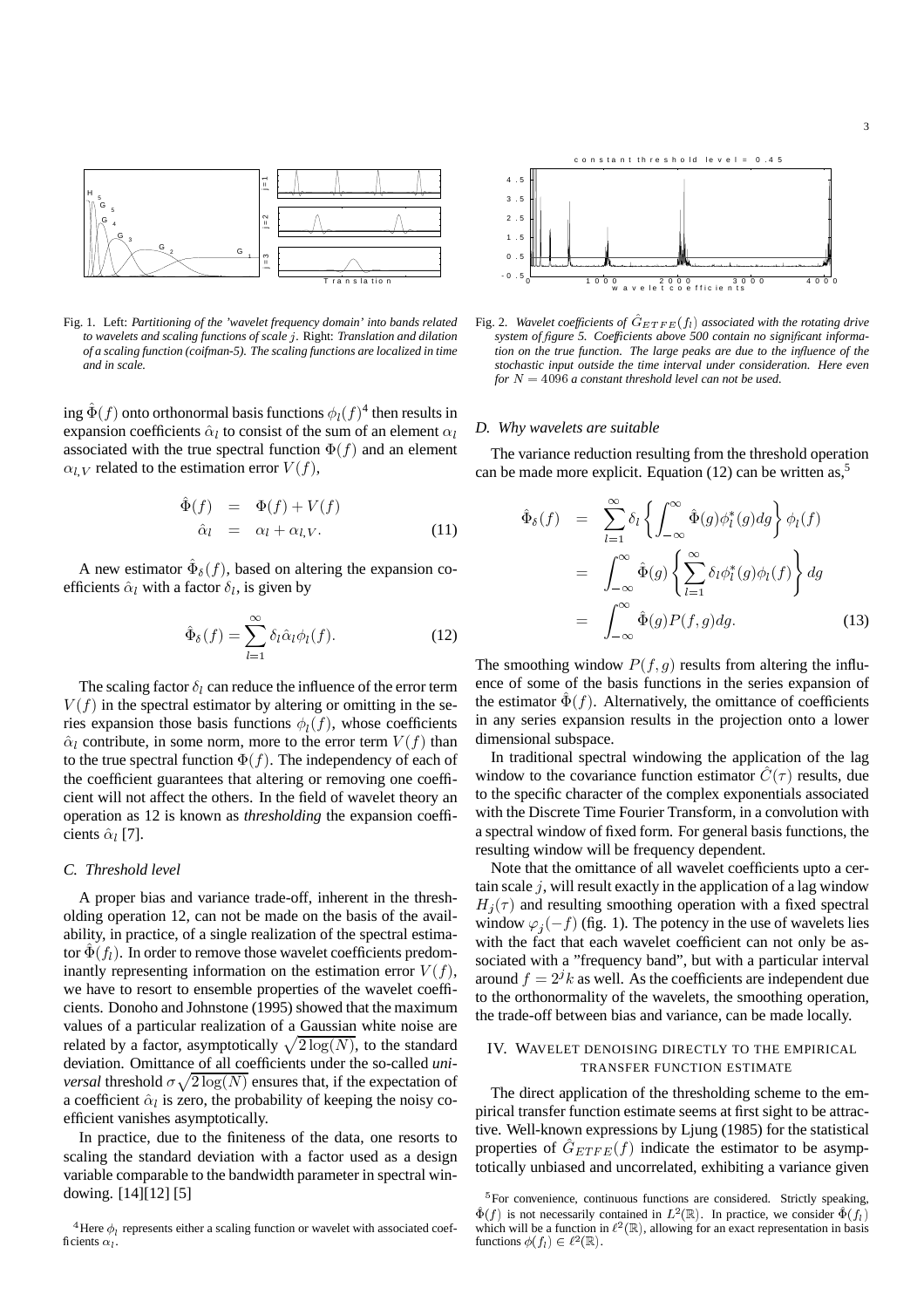by the signal to noise ratio [10]. For white input and noise sequences, or at least sequences having a smooth spectral density function, the standard deviation in the associated wavelet coefficients is then constant. A simple constant threshold would provide for a proper thresholding operation.

However, the behaviour of  $\hat{G}_{ETFE}(f)$  will be erratic corresponding to the particular realization of the input, with severe outliers where the denominator in (6) is close to zero. But more important, the expressions of Ljung are derived under the assumption that the input  $u(t)$  is deterministic or periodic. In a general setup, the past values of the input  $u(t)$  are not known and the input  $u(t)$  will be stochastic as its realizations differ for different experiments. This implies that the influence of the values of the input outside the time interval under consideration should be ascribed to the variance. (see also [4]) The additional influence to the variance is proportional to the magnitude of the underlying true transfer function. For transfer functions exhibiting both large and small values in their magnitude this implies that the variance in both  $\hat{G}_{ETFE}(f)$  and the associated wavelet coefficients is severely nonstationary (fig. 2).

The application of a narrow Hamming window prior to the application of the wavelet denoising scheme, as proposed by Bodin (1997), will reduce both the magnitude of the variance and its variation over frequencies by correlating the values of  $\hat{G}_{ETFE}(f)$ . However, Bodin's method is still based on the variance expression of Ljung (1987) and does not consider the in fluence of the stochastic input outside the interval under consideration. Particularly in the situation of a transfer function to be estimated exhibiting significant variations in its magnitude, the nonstationarity in the variance in the wavelet coefficients will be significant even after the application of a spectral window. Moreover, the choice of the right combination of threshold level and bandwidth of the spectral window is not trivial.

Instead, we suggest the use of a threshold level explicitly following the nonstationary standard deviation in each coefficient. This is possible by exploiting the fact that the functions are associated with linear time-invariant systems.

## V. PROPOSAL OF A VARIANCE REDUCTION SCHEME

We propose a variance reduction scheme for smoothing an empirical transfer function estimate  $\hat{G}_{ETFE}(f)$ , based on the wavelet denoising of expression (13) of the cross spectral density function estimator  $\tilde{\Phi}_{yu}(f)$  and the spectral density function estimator  $\hat{\Phi}_u(f)$  in expression (6):

$$
\hat{G}_{\delta}(f) = \frac{\int_{-\frac{1}{2}}^{\frac{1}{2}} P^{num}(f,g)\hat{\Phi}_{yu}(g)dg}{\int_{-\frac{1}{2}}^{\frac{1}{2}} P^{den}(f,g)\hat{\Phi}_{u}(g)dg}.
$$
 (14)

Though the literature on spectral windowing (e.g. [13]) suggests the use of a window with different bandwidth for  $\hat{\Phi}_{yu}(f)$ and for  $\hat{\Phi}_u(f)$ , it should be realized that the cross spectral density function estimator  $Y_N(f)U_N(f)$  is directly related, through the true transfer function, to the spectral density function estimator  $|U_N(f)|^2$ . The variations following the features of the particular realization of  $U_N(f)$ , are more significantly present in the term  $Y_N(f)U_N(f)$  than the influence of the true transfer function on its expectation. Empirical results verify that the

strong correlation between numerator and denominator requires an identical smoothing operation.

As it is the cross spectral density function in the numerator which contains the system information we are interested in, we base the wavelet denoising on thresholding the wavelet coefficients of  $\hat{\Phi}_{yu}(f)$ . Subsequently, the same threshold operation  $\delta_{j,k}$  is applied to the wavelet coefficients of the denominator  $\hat{\Phi}_\mathrm{u}(f).$ 

# VI. THRESHOLDING THE CROSS SPECTRAL DENSITY FUNCTION ESTIMATOR

Figure 3 depicts the wavelet coefficients of an estimator of the spectral density function  $\Phi_{yu}(f)$ . The wavelet transform has been able to compress the information on the true function in a small number of relatively large coefficients. However, the choice of threshold level must be based, without knowledge on the true function, on the availability of a single realization only. A proper threshold level should follow the significantly varying standard deviation.

The variance of the wavelet coefficients  $d_j(k)$  can be expressed in terms of the covariance matrix of the estimation error  $V(f)$ . With expressions (11), (8) and (9), we have for the shift invariant wavelet coefficients  $\bar{d}_j(f_l)$ 

$$
var[\bar{d}_{j}(f_{l})] = E[|\bar{d}_{j}(f_{l}) - E[\bar{d}_{j}(f_{l})]|]^{2}
$$
  
\n
$$
= E[\{\frac{1}{(2N)^{2}} \sum_{m=1}^{2N} V(\zeta_{m}) \bar{\psi}_{j}(\zeta_{m} - f_{l}) \} \cdot \{\sum_{n=1}^{2N} V^{*}(\zeta_{n}) \bar{\psi}_{j}^{*}(\zeta_{n} - f_{l})\}]
$$
  
\n
$$
= \frac{1}{(2N)^{2}} \sum_{m=1}^{2N} \sum_{n=1}^{2N} cov[V(\zeta_{m}), V(\zeta_{n})] \bar{\psi}_{j}(\zeta_{m} - f_{l}) \bar{\psi}_{j}^{*}(\zeta_{n} - f_{l}).
$$
\n(15)

The standard deviation for the wavelet coefficients  $d_j(k)$  follows from downsampling  $(var[d_j(k)] = \downarrow 2[var[\bar{d}_j(f_l)]])$ . Since the statistical properties of the spectral estimator  $\hat{\Phi}_{yu}(f)$  are proportional to the underlying true function (see expression (7)), expression (15) shows the standard deviation in the wavelet coefficients to vary greatly over the coefficients (see figure 3).

# VII. ESTIMATING THE VARIANCE IN THE WAVELET **COEFFICIENTS**

In practice, the specific features of the variance in the wavelet coefficients of  $\hat{\Phi}_{yu}(f)$  have to be estimated from one realization of an input  $u(t)$  and output  $y(t)$ . The main problem lies with the fact that available expressions of the covariance of the cross spectral density function estimator like (7) are too approximate for estimators based on a small number of input and output data. Exact expressions that are valid for finite data sets can be derived though, in terms of the covariance function estimator  $\hat{C}_{yu}(\tau)$ , by applying the Fourier Transform to expression (15).

# *A. Theoretical expression for the variance in wavelet coef- cients of a cross spectral density function estimator*

From expression (15), with  $V(f_l) * \bar{\psi}_j(-f_l)$  denoting the convolution between  $V(f_l)$  and the reversed shift invariant wavelet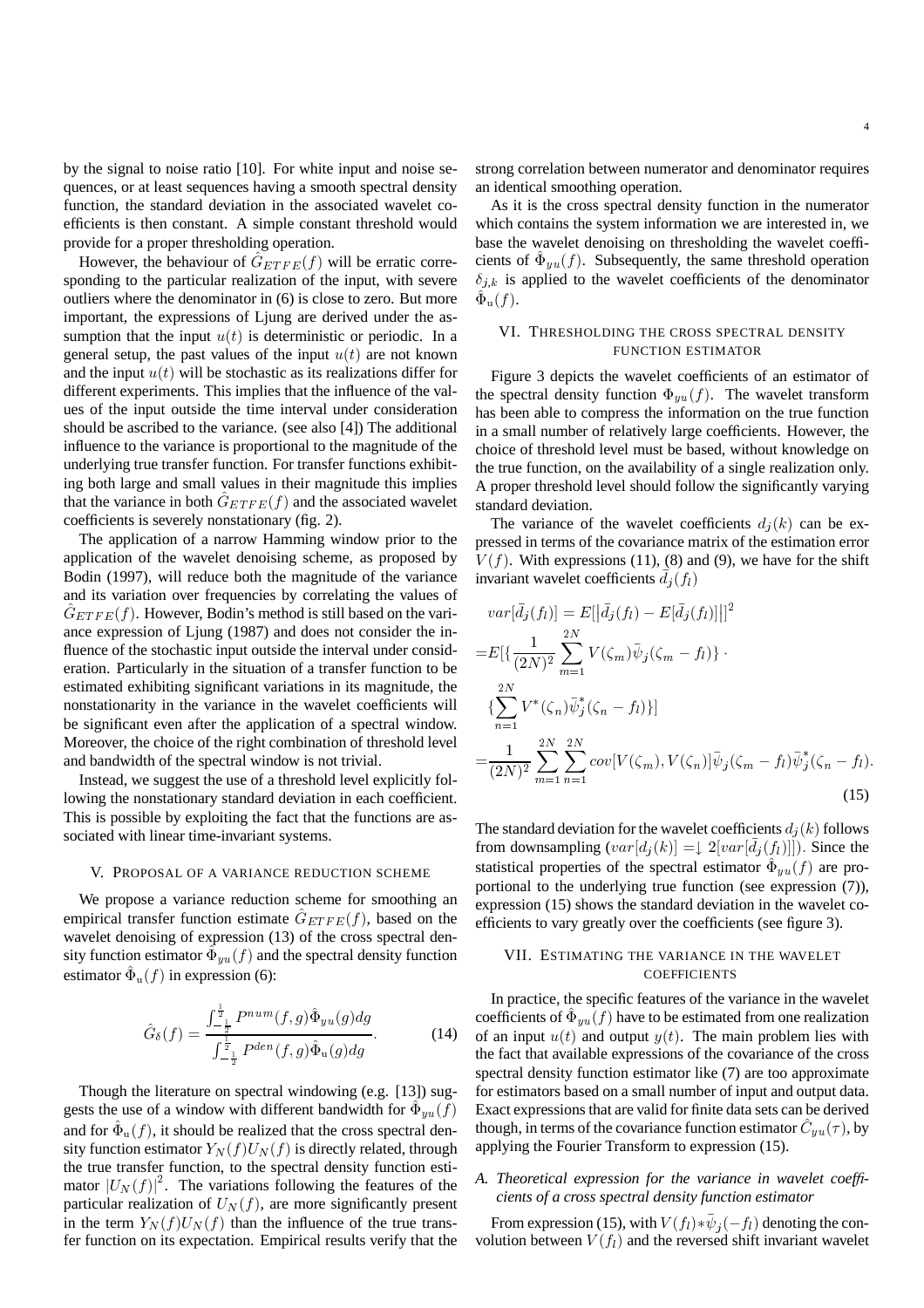transform  $\bar{\psi}_j(-f_l),$  it follows that

$$
var[\bar{d}_j(f_l)] = E\left[\{V(f_l) * \bar{\psi}_j(-f_l)\} \{V(f_l) * \bar{\psi}_j(-f_l)\}^*\right].
$$
\n(16)

The straightforward application of the Inverse Discrete Time Fourier Transform to expression (16) yields for the (periodic) shift invariant wavelet coefficients  $\bar{d}_j(f_l)$  of scale j,

$$
\frac{1}{2N} \sum_{l=1}^{2N} var[\bar{d}_{j}(f_{l})] e^{i2\pi f_{l}\tau}
$$
\n
$$
= E\left[\{v(\tau)G_{j}(\tau)\} * \{v(\tau)G_{j}(\tau)\}^{*}\right]
$$
\n
$$
= E\left[\frac{1}{2N} \sum_{k=1}^{2N} v(k)G_{j}(k)v^{*}(k-\tau)G_{j}^{*}(k-\tau)\right],
$$
\n(17)

where  $G_j(\tau)$  denotes the wavelet filter corresponding to the wavelets  $\psi_j(f)$  of scale j (cf. 10) and  $v(\tau)$  the Inverse Discrete Time Fourier Transform of  $V(f)$ . Relating the expectation operator  $E[\cdot]$  to the stochastic variables only and noting from (4) that the term  $v(k)$  represents the estimation errors in the covariance function estimator  $\hat{C}_{yu}(\tau)$ , results in

$$
\mathcal{F}^{-1}\left\{ var[\bar{d}_{j}(f_{l})]\right\}
$$
\n
$$
= \frac{1}{2N} \sum_{k=1}^{2N} E\left[v(k)v^{*}(k-\tau)\right] G_{j}(k) G_{j}^{*}(k-\tau)
$$
\n
$$
= \frac{1}{2N} \sum_{k=1}^{2N} E\left[\left(\hat{C}_{yu}(k) - E[\hat{C}_{yu}(\tau)]\right) \cdot \left(\hat{C}_{yu}^{*}(k-\tau) - E[\hat{C}_{yu}(k-\tau)]\right)\right] G_{j}(k) G_{j}^{*}(k-\tau). \quad (18)
$$

The Inverse Discrete Fourier Transform of the variance in the shift invariant wavelet coefficients  $\bar{d}_j(k)$  is seen to be expressed in terms of the covariance function of the covariance function estimator  $\hat{C}_{yu}(\tau)$  and the wavelet filters  $G_j(\tau)$  of the associated wavelets  $\psi_j(f)$ . It is precisely for the covariance function estimator  $\hat{C}_{yu}(\tau)$  that an exact expression can be derived,

$$
cov\left[\hat{C}_{yu}(k), \hat{C}_{yu}(k-\tau)\right]
$$
  
= 
$$
\frac{1}{N^2} \sum_{t} \sum_{s} \left\{ C_{\tilde{y}\tilde{y}}(s-t)C_{\mathbf{u}}(s-t-\tau) + C_{\tilde{y}u}(s-t+k-\tau)C_{u\tilde{y}}(s-t-k) \right\}
$$
  
+ 
$$
\frac{1}{N^2} \sum_{t} \sum_{s} C_{vv}(s-t)C_{\mathbf{u}}(s-t-\tau), \quad (19)
$$

where the ranges of summation should be taken as

$$
t = [1, N - k]
$$
  
\n
$$
s = [1 : N - k + \tau]
$$
  
\n
$$
t = [1 - k, N]
$$
  
\n
$$
s = [1 : N - \tau]
$$
  
\n
$$
s = [1 - k + \tau : N]
$$
  
\n
$$
t = [1 - k, N]
$$
  
\n
$$
t = [1 - k, N]
$$
  
\n
$$
s = [1 - k + \tau : N]
$$
  
\n
$$
s = [1 - k + \tau : N]
$$
  
\n
$$
s = [1 - k + \tau : N]
$$
  
\n
$$
k < 0
$$
 and  $k - \tau < 0$   
\n
$$
k < 0
$$
 and  $k - \tau < 0$ 



Fig. 3. Top: *Wavelet coefcients (coifman-5) of a realization of an estima*tor  $\hat{\Phi}_{yu}(f)$ , with expectation equal to the coefficients of the true function  $\Phi_{yu}(f)$ . An efficient threshold is based on scaling the standard deviation. *The standard deviation is calculated from a Monte Carlo simulation of realizations of*  $\hat{\Phi}_{yu}(f_l)$  based on a white noise and input signal of length  $N = 512$  with variance  $\sigma_u^2 = 1$  and a noise term  $v(t)$  additive to the *output with variance of*  $\sigma_v^2 = 0.0025$ . Bottom: *Estimation of the standard deviation based on a single realization using expressions* (18) *and* (19) *.*

Expressions (18) and (19) are exact even for finite data sets. By a simple Discrete Fourier transformation and appropriate downsampling the variance in the wavelet coefficients is obtained.

# **B.** Estimating the variance in the wavelet coefficients

An estimator of the variance in the wavelet coefficients of  $\hat{\Phi}_{yu}(f)$  from a single realization of the estimator is obtained by using estimators  $\hat{C}_{yy}(\tau)$ ,  $\hat{C}_{u}(\tau)$ ,  $\hat{C}_{yu}(\tau)$  and  $\hat{C}_{uy}(k)$  with expression (5) for the occurring covariance functions in expression (19). Note that,  $C_{yy}(\tau) = C_{\tilde{y}\tilde{y}}(\tau) + C_{vv}(\tau)$  and  $C_{yu}(\tau) = C_{\tilde{y}u}(\tau)$ , as  $u(t)$  and  $v(t)$  are assumed to be uncorrelated. Therefore, the estimate follows with

$$
\widehat{cov}\left[\hat{C}_{yu}(k), \hat{C}_{yu}(k-\tau)\right]
$$
\n
$$
=\frac{1}{N^2}\sum_{t}\sum_{s}\left\{\hat{C}_{yy}(s-t)\hat{C}_{u}(s-t-\tau)\right.
$$
\n
$$
+\hat{C}_{yu}(s-t+k-\tau)\hat{C}_{uy}(s-t-k)\left.\right\}.
$$
\n(21)

Figure 3 depicts an example, based on the test system found in [3], of an estimation of the standard deviation in the wavelet domain based on one realization of the input and output data and the use of expressions (18) and (21). As an estimate of the standard deviation itself the estimator is naturally quite poor since it is based on one realization only. Although following the peaks, the estimator is too erratic to closely approximate the true (Monte Carlo) standard deviation. However, the features of the particular realization of the estimation error in the wavelet coefficients on which the estimation is based are followed remarkably well by the estimation of the standard deviation. The estimator practically encloses the estimation error in the wavelet coefficients of the particular realization on which the estimator is based. As such it serves as a very efficient threshold by being